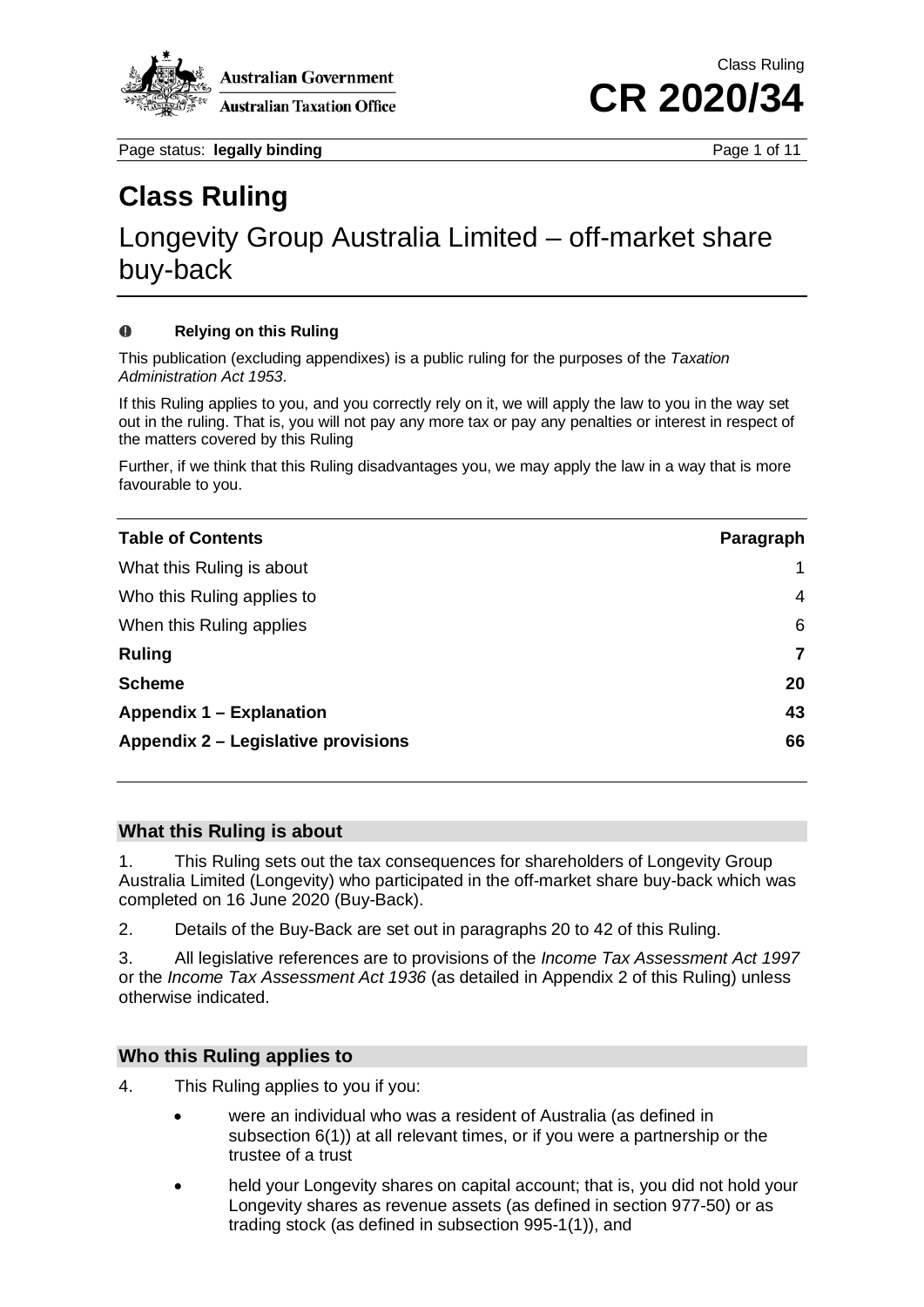sold your ordinary shares in Longevity under the Buy-Back.

5. This Ruling does not apply to you if you are subject to the taxation of financial arrangements rules in Division 230 in relation to gains and losses on your Longevity shares.

**Note:** Division 230 will not apply to individuals, unless they have made an election for it to apply.

### **When this Ruling applies**

6. This Ruling applies from 1 July 2019 to 30 June 2020.

### **Ruling**

#### **Off-market purchase**

7. For the purposes of Division 16K, the Buy-Back is an off-market purchase within the meaning given by paragraph 159GZZZK(d).

#### **The Dividend Component**

8. You are taken to have been paid a dividend of 93c (Dividend Component) on 16 June 2020 for each share Longevity purchased from you in the Buy-Back (section 159GZZZP).

9. The Dividend Component is an unfrankable distribution pursuant to paragraph 202-45(c) and is not capable of being franked in accordance with section 202-5.

10. The difference between the buy-back price of \$1.78 (Buy-Back Price) and the Dividend Component is the capital component (Capital Component). The Capital Component is not a dividend for income tax purposes (subsection 159GZZZP(2)).

#### *Assessability of the Dividend Component*

11. If you are an individual and you participated in the Buy-Back, you include the Dividend Component of 93c per share in your assessable income in the income year in which the Buy-Back occurred (subsection 44(1)).

12. As the Dividend Component is an unfrankable distribution, there is no franking credit and you are not entitled to a tax offset (section 207-20).

#### *Partnerships*

13. For shares held by a partnership, the Dividend Component of 93c per share is included in the partnership's assessable income in the income year in which the Buy-Back occurred (subsection 44(1)), for the purposes of calculating its net income pursuant to section 90.

#### *Trusts*

14. For shares held on trust, the Dividend Component of 93c per share is included in the trust's assessable income in the income year in which the Buy-Back occurred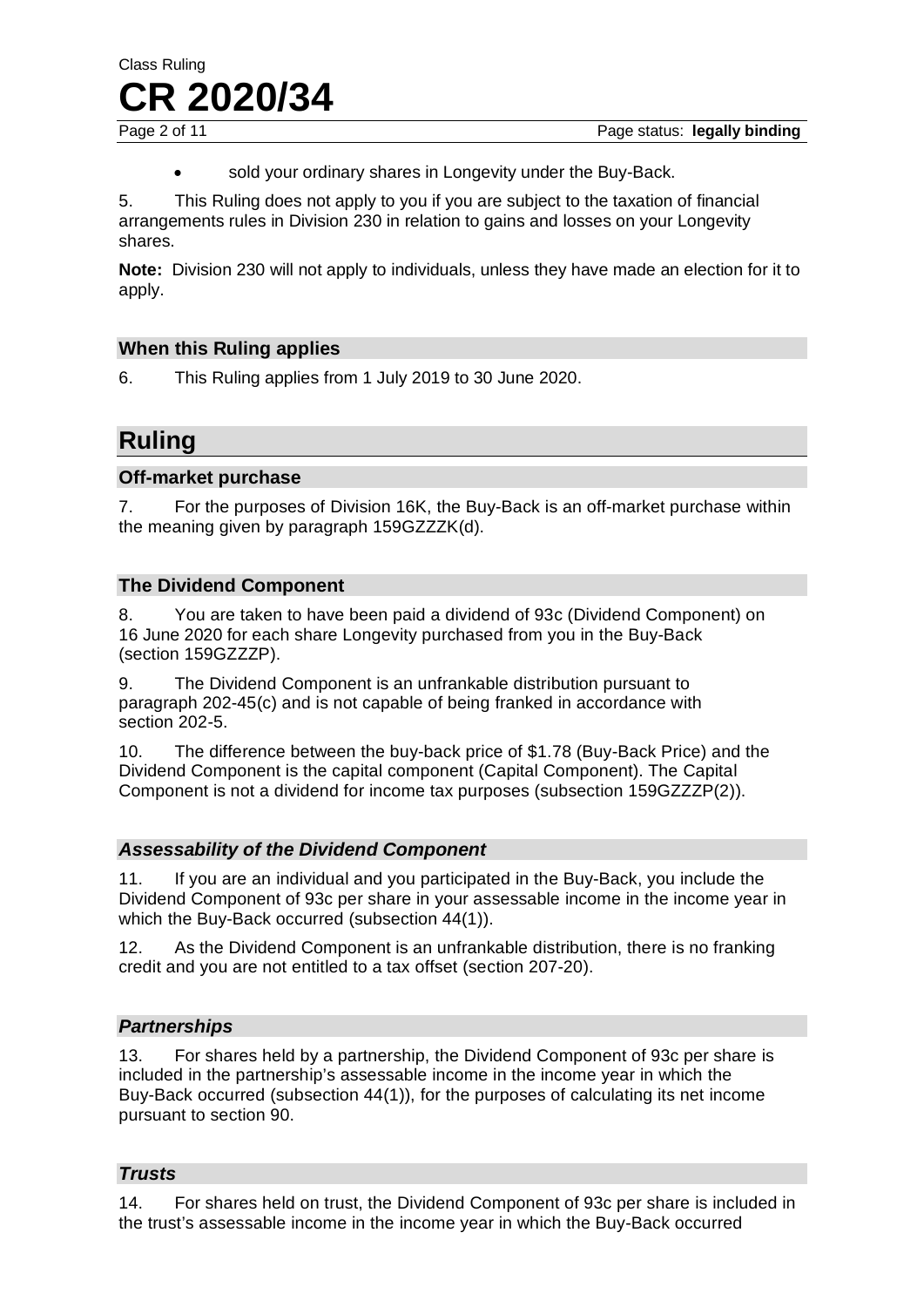#### Page status: legally binding



(subsection 44(1)), for the purposes of calculating its net income pursuant to subsection 95(1).

#### **Sale consideration**

15. You are taken to have received 85c per share as consideration in respect of each share you sold in the Buy-Back (Sale Consideration) on 16 June 2020 in accordance with section 159GZZZQ.

#### **Shares held on capital account**

16. For capital gains tax (CGT) purposes, you disposed of the Longevity shares you sold in the Buy-Back on 16 June 2020 (CGT event A1 under section 104-10).

17. The Sale Consideration of 85c per share is the capital proceeds you received for CGT purposes (section 116-20). If you did not hold the shares through a partnership, you made a:

- capital gain if the Sale Consideration per Longevity share sold in the Buy-Back exceeds the cost base of that share. The capital gain is the difference
- capital loss if the Sale Consideration per Longevity share sold in the Buy-Back is less than the reduced cost base of the share (subsection 104-10(4)). The capital loss is the difference.

18. Each partner in a partnership has a separate cost base and reduced cost base for their interest in a Longevity share sold in the Buy-Back by the partnership (subsection 106-5(2)). The partnership allocates to each partner an appropriate share of the Sale Consideration which the partnership received for the sale of Longevity shares in the Buy-Back.

#### **The anti-avoidance provisions**

19. The Commissioner will not make a determination under subsections 45A(2) or 45B(3) that section 45C applies to the whole, or any part, of the Capital Component of the Buy-Back Price you received.

### **Scheme**

20. The following description of the scheme is based on information provided by the applicant. If the scheme is not carried out as described, this Ruling cannot be relied upon.

#### **Background**

#### *Longevity's corporate structure and shareholding*

21. Longevity is an unlisted public company that designs, builds and delivers homes for 'empty nesters' and retirees.

22. Longevity was formerly known as Transport Friendly Society Ltd, which was demutualised on 1 July 2014, as detailed in Class Ruling CR 2014/35 *Income tax: demutualisation of Transport Friendly Society Ltd*. Upon demutualisation, Longevity's members became shareholders, with a cost base 'embedded value' of \$2.92 per share.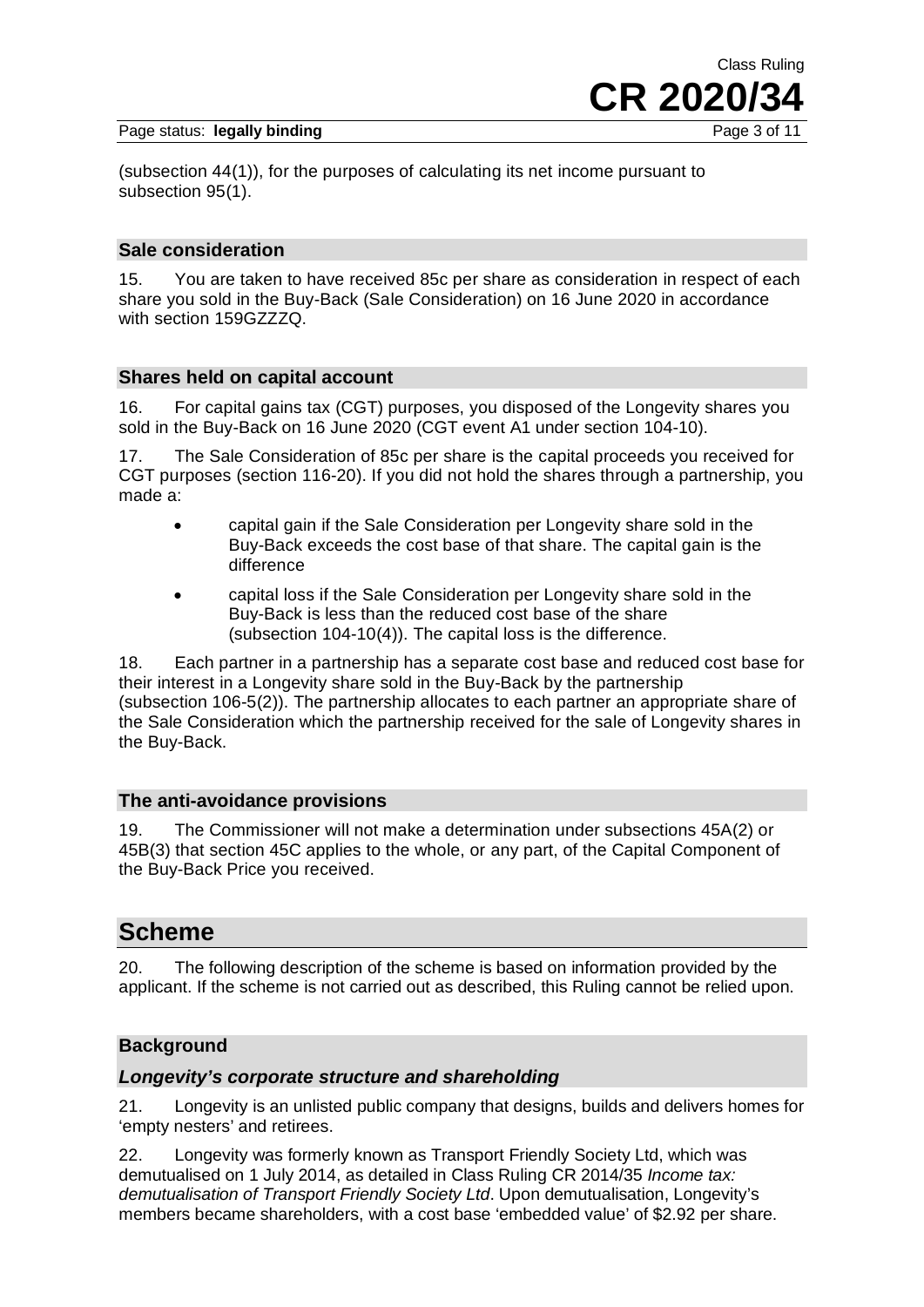23. As at 17 December 2019, Longevity had 18,176,500 fully-paid ordinary shares on issue held by 4,205 shareholders. All shareholders are residents of Australia.

24. There are no partly-paid shares or any other class of shares on issue.

#### *Trading history*

25. Ordinary shares in Longevity trade in a low-volume market administered in accordance with the *Corporations (Low Volume Financial Markets) Exemption Notice 2013*.

26. In the 12-month period since 4 May 2019, approximately 208,400 shares were traded at a weighted-average trade price of 85c per share, a 12-month volume of 1.14% of total shares on issue.

#### *Distribution history*

27. Longevity has not paid any dividends since it demutualised on 1 July 2014.

#### *Buy-back arrangement*

28. Since demutualisation, Longevity's shares have traded at a low rate of turnover and at low prices. This makes it difficult for shareholders to dispose of their shares. The Buy-Back was structured to provide Longevity shareholders some liquidity for their shares.

29. Longevity also has many shareholders who hold a small number of shares. This imposes an administrative burden on Longevity. Longevity considered that all shareholders would benefit from a reduced administrative burden and cost and encouraged the shareholders with a small number of shares to participate in the Buy-Back.

30. On 4 May 2020, Longevity invited its shareholders to participate in an off-market buy-back of a maximum of 10% of its shares on issue, being a total of 1,817,650 shares for a maximum amount of \$3,235,417.

31. Each Longevity shareholder could apply to participate in the Buy-Back with a minimum amount of 1,100 shares. Any shareholders who held 1,100 shares or fewer (Small Holders) could only apply to participate in the Buy-Back by tendering all their shares.

32. If, at the close of the Buy-Back offer, the aggregate number of shares tendered by shareholders into the Buy-Back was less than or equal to 1,817,650 shares, Longevity would purchase all the shares offered in the Buy-Back.

33. If shareholders offered to participate in the Buy-Back to an extent greater than 1,817,650 shares, Longevity would undertake a pro rata scale back of the offer.

34. Small Holders would not be subject to a scale back.

35. Longevity would also give priority to shareholders (other than Small Holders) who tendered to sell all their shares into the Buy-Back, but would be left with parcels with a value of less than or equal to \$500, or 280 Longevity shares, as a result of the scale back (Small Residual Holdings).

36. All shareholders who held Longevity shares at 5:00pm AEST on 5 May 2020 (the Record Date) and continued to be registered on Longevity's Share Registry on that date were eligible to participate in the Buy-Back with shares held on that date.

37. Shareholders could offer to participate in the Buy-Back via a tender process from 11 May 2020 to 11 June 2020.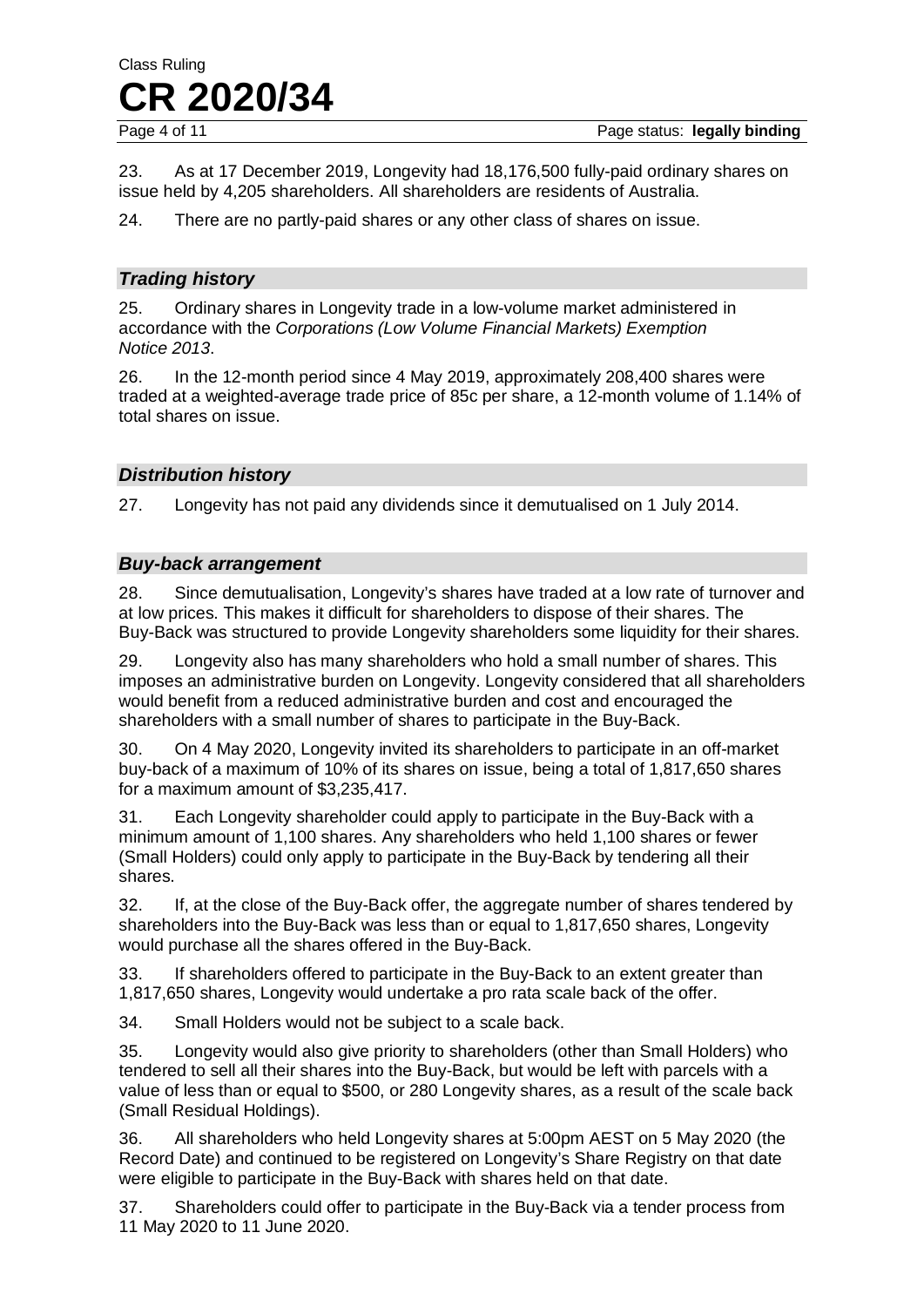#### Page status: legally binding



38. On 16 June 2020, Longevity announced that it had purchased 1,816,836 of its shares under the Buy-Back for \$3,233,968. A scale back was applied.

- 39. The Buy-Back was completed on 16 June 2020.
- 40. For each share purchased in the Buy-Back, Longevity paid \$1.78, comprising:
	- 85c which was debited to Longevity's share capital account (Capital Component), and
	- 93c which was debited to Longevity's retained earnings (Dividend Component). The Dividend Component was unfranked.

41. Longevity's share capital account (as defined in section 975-300) was not tainted for the purposes of section 197-50.

42. Longevity cancelled all the shares it purchased under the Buy-Back.

**Commissioner of Taxation** 2 July 2020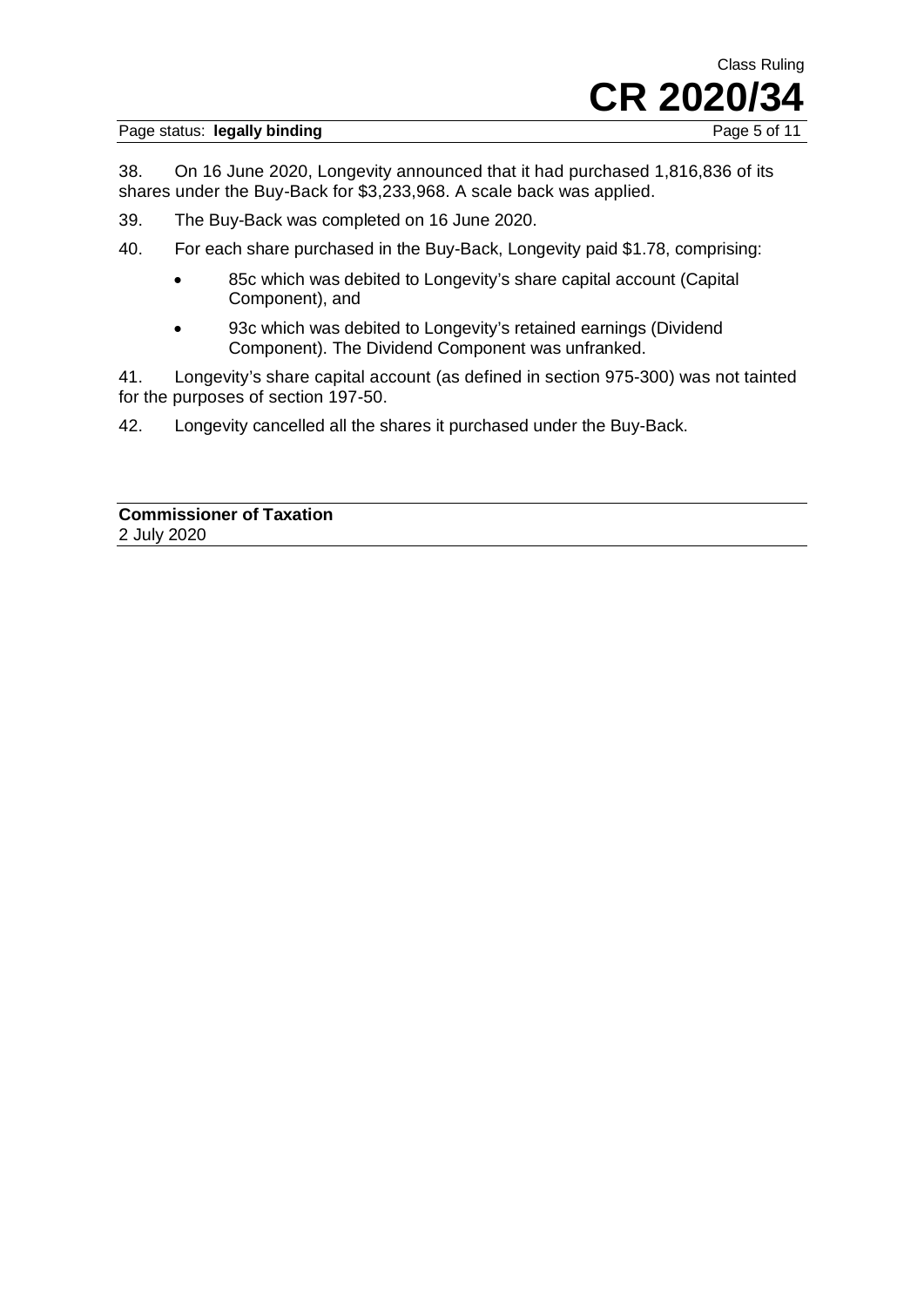Page status: **not legally binding** 

## **Appendix 1– Explanation**

*This Explanation is provided as information to help you understand how the Commissioner's view has been reached. It does not form part of the binding public Ruling.*

| <b>Table of Contents</b>                | Paragraph |
|-----------------------------------------|-----------|
| Off-market purchase                     | 43        |
| The Dividend and Capital Components     | 45        |
| The Dividend Component                  | 47        |
| Assessability of the Dividend Component | 51        |
| The Capital Component                   | 53        |
| The anti-avoidance provisions           | 59        |
| Sections 45A and 45B                    | 59        |
| Sections 177EA and 204-30               | 65        |

#### **Off-market purchase**

43. For the purposes of Division 16K, where a company buys a share in itself from a shareholder, the purchase is a 'buy-back' (paragraph 159GZZZK(a)).

44. As Longevity shares are not listed for quotation on a stock exchange in Australia or elsewhere, the Buy-Back is an off-market purchase (paragraph 159GZZZK(d)).

#### **The Dividend and Capital Components**

45. The Buy-back Price you received comprises a Dividend Component and a Capital Component.

46. The amount of each of these components is determined in accordance with sections 159GZZZP and 159GZZZQ, having regard to how Longevity accounted for the Buy-Back.

#### *The Dividend Component*

47. For an off-market purchase, the difference between the Buy-Back Price of \$1.78 and the part of the Buy-Back Price which was debited against amounts standing to the credit of Longevity's share capital account (85c) is taken to be a dividend paid by Longevity to you as a participating shareholder on the day the Buy-Back occurred (section 159GZZZP). As a result, the Dividend Component is 93c per share.

48. Where the buy-back price of a share sold in an off-market buy-back is greater than its market value worked out as if the buy-back was not announced and did not happen, the Dividend Component is unfrankable to the extent the buy-back price exceeds the market value (paragraph 202-45(c)).

49. The Commissioner has agreed that the market value of a Longevity share was 85c. The basis of this value is set out at paragraphs 25 and 26 of this Ruling, and is further considered at paragraph 63 of this Ruling.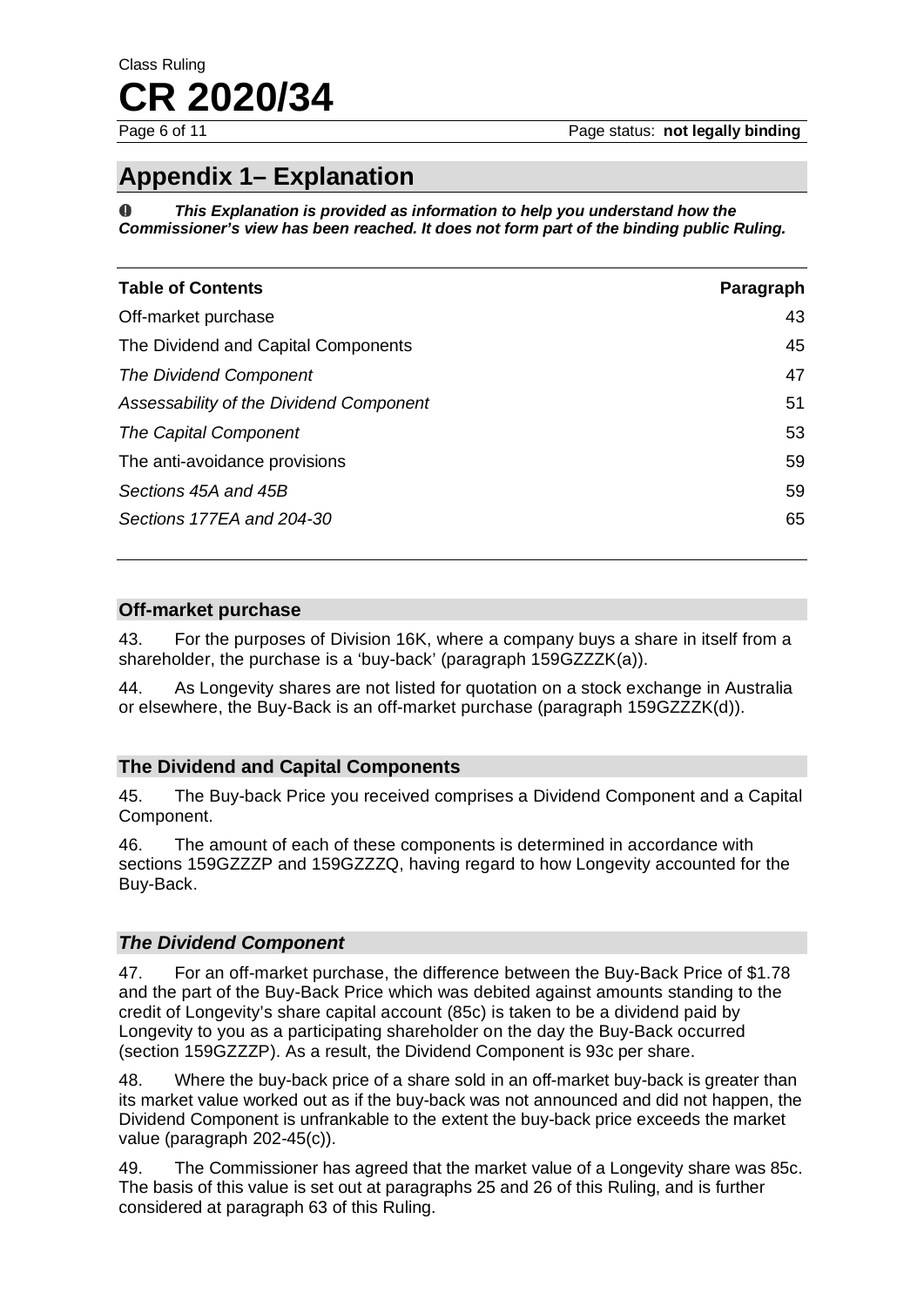Page status: **not legally binding** 

Class Ruling **CR 2020/34**

50. As the Buy-Back price of \$1.78 per share was greater than the market value of 85c, the entire Dividend Component of 93c per share is an unfrankable dividend (paragraph 202-45(c)).

#### *Assessability of the Dividend Component*

51. You are taken to have received the Dividend Component on the day the Buy-Back was completed, which was 16 June 2020.

52. Paragraphs 11 to 14 of this Ruling set out a complete explanation of the assessability of the Dividend Component.

#### *The Capital Component*

#### *Calculation of Sale Consideration*

53. For the purposes of determining the amount of a gain or loss you made on the disposal of your shares in the Buy-Back, the consideration you are taken to have received in respect of the disposal is worked out in accordance with section 159GZZZQ. The effect of section 159GZZZQ is to adjust the Capital Component in order to determine the Sale Consideration for CGT purposes.

54. Subsection 159GZZZQ(1) provides that you are taken to have received an amount equal to the purchase price as consideration in respect of each share sold in the Buy-Back. However, this amount is subject to certain adjustments in order to arrive at the Sale Consideration.

55. Subsection 159GZZZQ(2) is one of the adjusting provisions. The subsection provides that if the Buy-Back price was less than what would have been the market value of the Longevity share (calculated as if the Buy-Back did not occur and was never proposed to occur), then the consideration is increased to the market value. However, as the Buy-Back Price of \$1.78 per Longevity share was greater than – rather than less than – the market value of 85c, subsection 159GZZZQ(2) does not operate to increase the Sale Consideration.

56. Pursuant to subsections 159GZZZQ(3) and (4), the Buy-Back Price of \$1.78 is reduced by a 'Reduction Amount' which relevantly is equivalent to the Dividend Component of 93c. As a result, the Sale Consideration for each Longevity share disposed of under the Buy-Back is 85c (being \$1.78 less 93c). Participating shareholders are taken to have disposed of their shares on 16 June 2020.

57. As the Dividend Component was unfranked, and there was no 'offsetable amount', subsections 159GZZZQ(8) and (9) do not operate to make a further adjustment for you if you were a company.

58. Paragraphs 15 to18 of this Ruling set out a complete explanation of treatment of the Sale Consideration.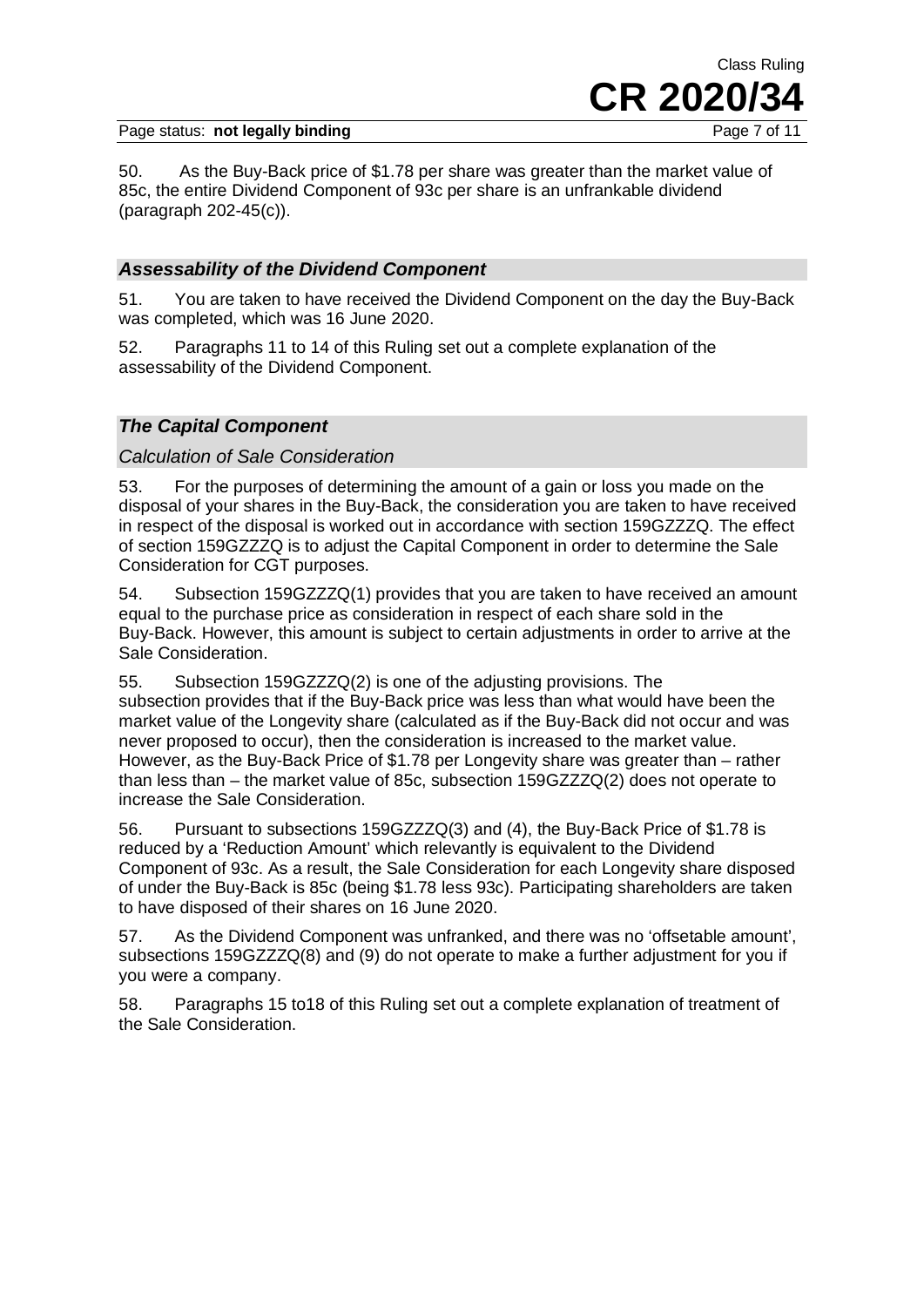#### **The anti-avoidance provisions**

#### *Sections 45A and 45B*

59. Sections 45A and 45B are anti-avoidance provisions, which if they apply, allow the Commissioner to make a determination that section 45C applies. The effect of such a determination is that all or part of the Capital Component you received under the Buy-Back is treated as an unfranked dividend. Accordingly, the application of these two provisions to the Buy-Back must be considered.

60. Section 45A applies in circumstances where capital benefits are streamed to certain shareholders (the advantaged shareholders) who derive a greater benefit from the receipt of share capital, and it is reasonable to assume that the other shareholders (the disadvantaged shareholders) have received or will receive dividends.

61. There was a 'provision of a capital benefit' (as defined in paragraph 45A(3)(b)) to you under the Buy-Back , the circumstances of the Buy-Back indicate that there was no streaming of capital benefits to some shareholders and dividends to other shareholders. Under the Buy-Back, all shareholders received both a distribution of share capital and a Dividend Component on the Longevity shares they sold into the Buy-Back. Accordingly, section 45A does not apply to the Buy-Back.

62. Section 45B applies where certain capital payments are paid to shareholders in substitution for dividends. In broad terms, section 45B applies where under a scheme:

- a person is provided with a capital benefit by a company (paragraph 45B(2)(a))
- a taxpayer (the relevant taxpayer), who may or may not be the person provided with the capital benefit, obtains a tax benefit (paragraph 45B(2)(b)), and
- having regard to the relevant circumstances of the scheme, it would be concluded that the person, or one of the persons, who entered into or carried out the scheme or any part of the scheme did so for a more-than-incidental purpose of enabling the relevant taxpayer to obtain a tax benefit (paragraph 45B(2)(c)).

63. The conditions of paragraphs 45B(2)(a) and 45B(2)(b) were met in respect of the Buy-Back. However, having regard to the relevant circumstances of the Buy-Back (as set out in subsection 45B(8)), the requisite purpose of enabling a person to obtain a tax benefit as a result of providing the capital distribution was not present. Some of the key factors are:

- 85c is consistent with the market price at which Longevity's shares have been traded in the low-volume market in the last 12 months
- the distribution of share capital of 85c per share is lower than the average capital per share and could not be said to be attributable to the profits of Longevity
- the profile of Longevity's shareholders
- the Buy-Back is not expected to alter Longevity's dividend policy and there is no indication that the 85c Capital Component was in substitution for a dividend, and
- as a consequence of the Buy-Back, the distribution of share capital resulted in Longevity cancelling the ordinary shares you held together with a corresponding loss of dividend, voting and other rights.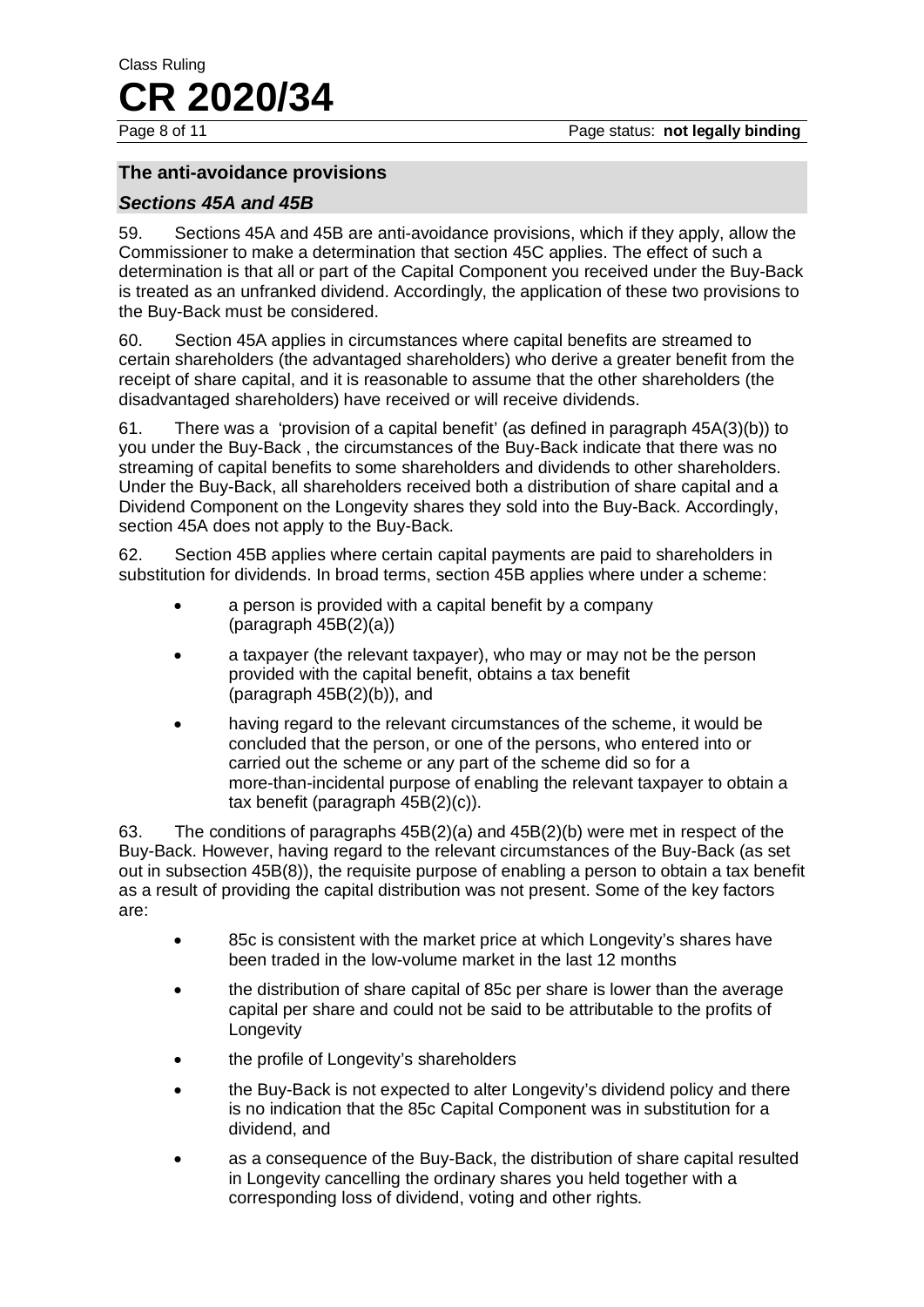

Page status: not legally binding

64. Accordingly, the Commissioner will not make a determination under subsection 45B(3) that section 45C applies to treat all or any part of the distribution of share capital of 85c per share as an unfranked dividend paid by Longevity.

#### *Sections 177EA and 204-30*

65. As the Dividend Component was both unfrankable and unfranked, it is not necessary to consider the operation of sections 177EA and 204-30. These provisions operate in certain circumstances when franked dividends are provided to shareholders.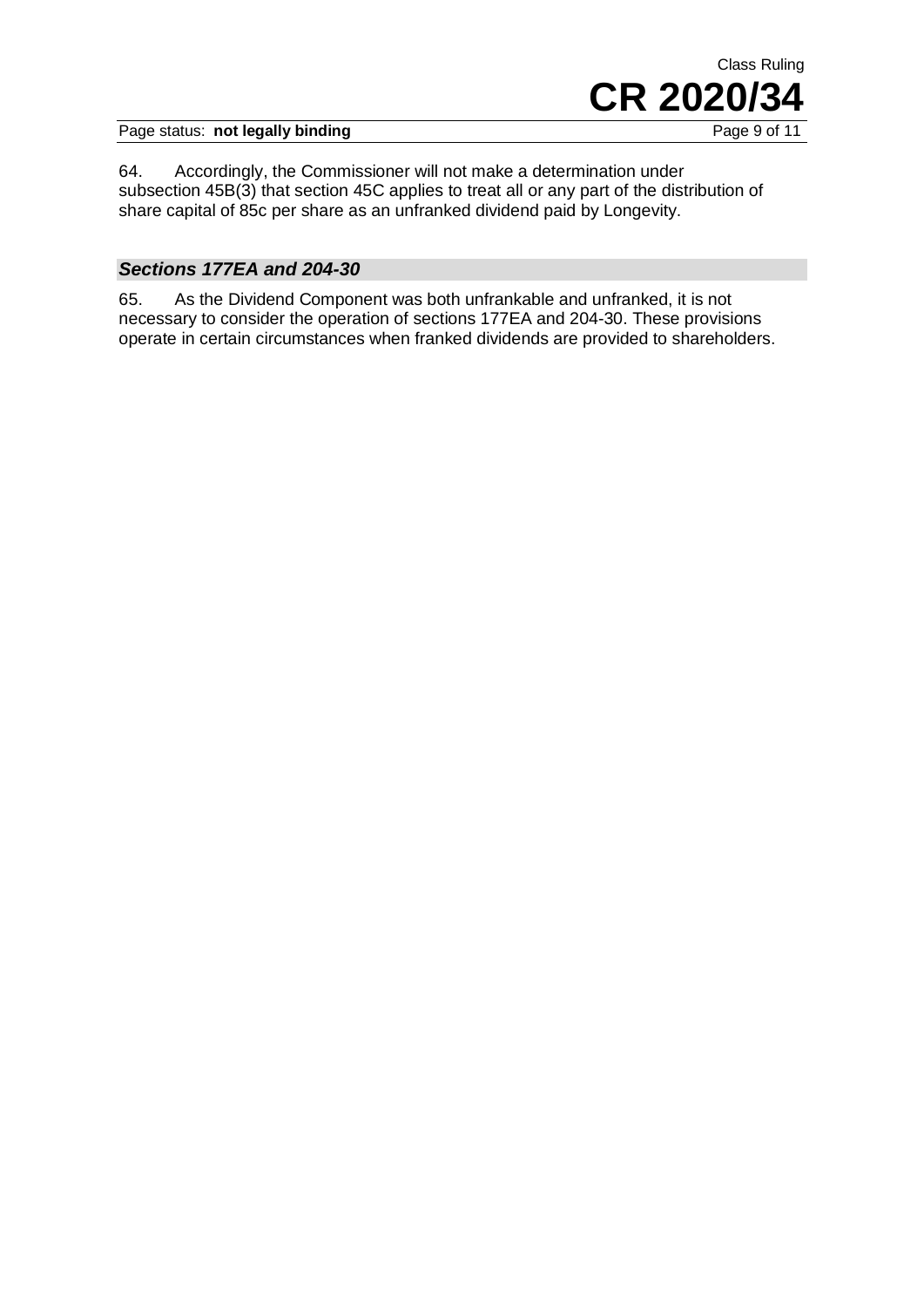## **Appendix 2 – Legislative provisions**

66. This paragraph sets out the details of the provisions ruled upon or referenced in this Ruling.

| Income Tax Assessment Act 1936 | subsection 6(1)        |
|--------------------------------|------------------------|
| Income Tax Assessment Act 1936 | subsection 44(1)       |
| Income Tax Assessment Act 1936 | section 45A            |
| Income Tax Assessment Act 1936 | subsection 45A(2)      |
| Income Tax Assessment Act 1936 | paragraph 45A(3)(b)    |
| Income Tax Assessment Act 1936 | section 45B            |
| Income Tax Assessment Act 1936 | paragraph $45B(2)(a)$  |
| Income Tax Assessment Act 1936 | paragraph 45B(2)(b)    |
| Income Tax Assessment Act 1936 | paragraph $45B(2)(c)$  |
| Income Tax Assessment Act 1936 | subsection 45B(3)      |
| Income Tax Assessment Act 1936 | subsection 45B(8)      |
| Income Tax Assessment Act 1936 | section 45C            |
| Income Tax Assessment Act 1936 | section 90             |
| Income Tax Assessment Act 1936 | subsection 95(1)       |
| Income Tax Assessment Act 1936 | Division 16K           |
| Income Tax Assessment Act 1936 | paragraph 159GZZZK(a)  |
| Income Tax Assessment Act 1936 | paragraph 159GZZZK(d)  |
| Income Tax Assessment Act 1936 | section 159GZZZP       |
| Income Tax Assessment Act 1936 | section 159GZZZQ       |
| Income Tax Assessment Act 1936 | subsection 159GZZZQ(2) |
| Income Tax Assessment Act 1936 | subsection 159GZZZQ(3) |
| Income Tax Assessment Act 1936 | subsection 159GZZZQ(4) |
| Income Tax Assessment Act 1936 | subsection 159GZZZQ(8) |
| Income Tax Assessment Act 1936 | subsection 159GZZZQ(9) |
| Income Tax Assessment Act 1936 | section 177EA          |
| Income Tax Assessment Act 1997 | section 104-10         |
| Income Tax Assessment Act 1997 | subsection 104-10(4)   |
| Income Tax Assessment Act 1997 | subsection 106-5(2)    |
| Income Tax Assessment Act 1997 | section 116-20         |
| Income Tax Assessment Act 1997 | section 197-50         |
| Income Tax Assessment Act 1997 | section 202-5          |
| Income Tax Assessment Act 1997 | paragraph $202-45(c)$  |
| Income Tax Assessment Act 1997 | section 204-30         |
| Income Tax Assessment Act 1997 | section 207-20         |
| Income Tax Assessment Act 1997 | Division 230           |
| Income Tax Assessment Act 1997 | section 975-300        |
| Income Tax Assessment Act 1997 | section 977-50         |
| Income Tax Assessment Act 1997 | subsection 995-1(1)    |